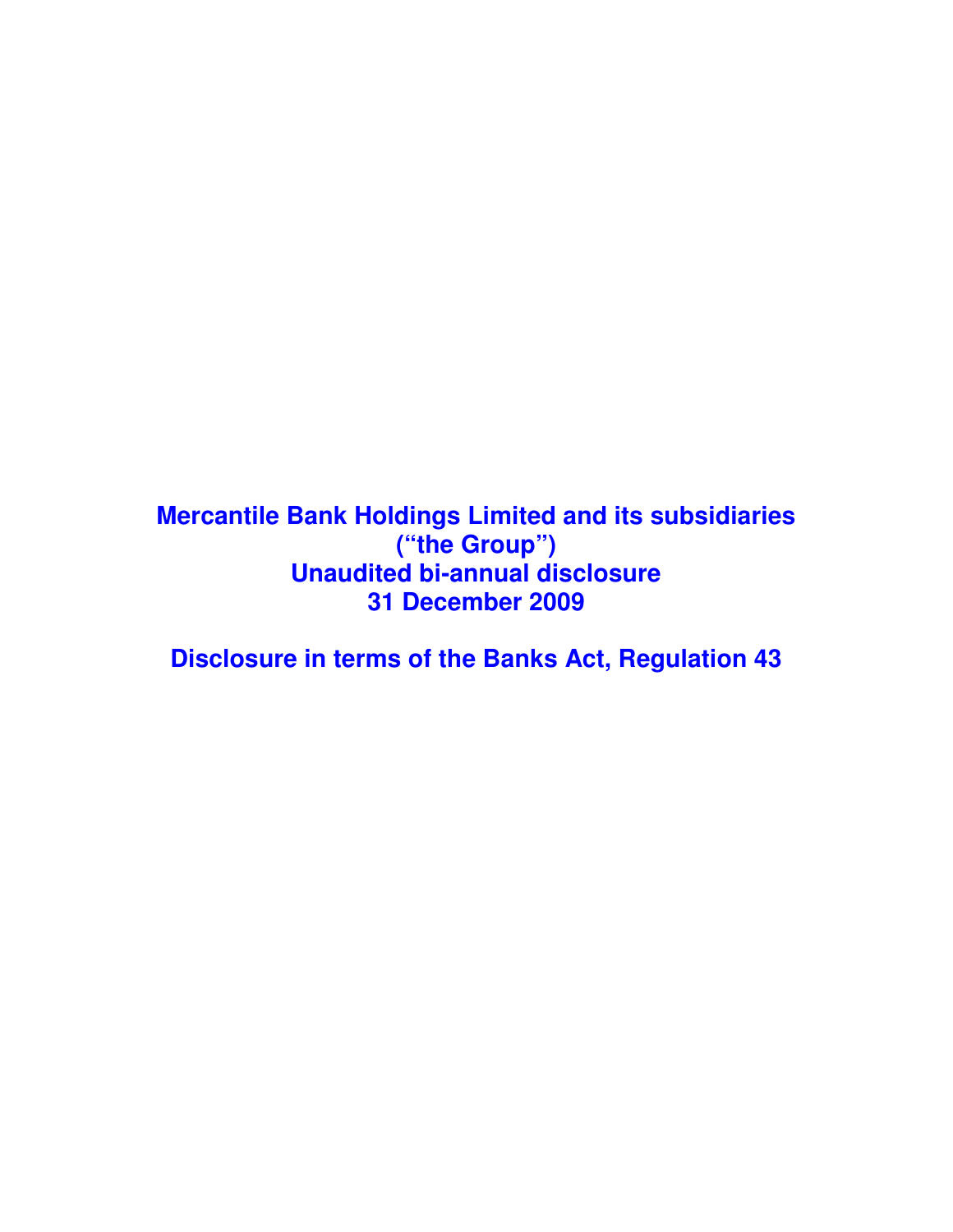## **1. Basis of compilation**

The following information is compiled in terms of Regulation 43 of the Banks Act 1990 (as amended) the ("Regulations"), which incorporates the Basel II Pillar Three requirements on market discipline.

All disclosures presented below are consistent with those disclosed in terms of International Financial Reporting Standards ("IFRS") unless otherwise stated. In the main, differences between IFRS and information disclosed in terms of the Regulations relate to the definition of capital and the calculation and measurement thereof.

These disclosures have been prepared in compliance with the Group's disclosure policy.

## **2. Scope of reporting**

This report covers the consolidated results of Mercantile Bank Holdings Limited and its subsidiaries ("the Group") for 31 December 2009.

Mercantile Bank Holdings Limited is a registered bank controlling and investment holding company. Its holding company is Caixa Geral de Depósitos S.A. ("CGD"), a company registered in Portugal.

The consolidated approach adopted for accounting purposes is consistent with the approach adopted for regulatory purposes. The descriptions and details of the entities within the Group are as follows:

|                                            | <b>Effective</b> | <b>Nature of</b>                | <b>Fully</b> |
|--------------------------------------------|------------------|---------------------------------|--------------|
|                                            | holding          | <b>business</b>                 | consolidated |
|                                            | $\frac{9}{6}$    |                                 |              |
| <b>Company name</b>                        |                  |                                 |              |
| LSM (Troyeville) Properties (Pty) Limited  | 100              | <b>Property holding</b>         | <b>Yes</b>   |
| <b>Mercantile Bank Limited</b>             | 100              | <b>Banking</b>                  | <b>Yes</b>   |
| Mercantile Insurance Brokers (Pty) Limited | 100              | Insurance and assurance brokers | <b>Yes</b>   |
| Mercantile Nominees (Pty) Limited *        | 100              | Nominee company                 | <b>Yes</b>   |
| Mercantile Registrars Limited *            | 100              | Investment company              | <b>Yes</b>   |
| Portion 2 of Lot 8 Sandown (Pty) Limited   | 100              | <b>Property holding</b>         | <b>Yes</b>   |

### \* Dormant

There are currently no restrictions or other major impediments on the transfer of funds or capital within the Group.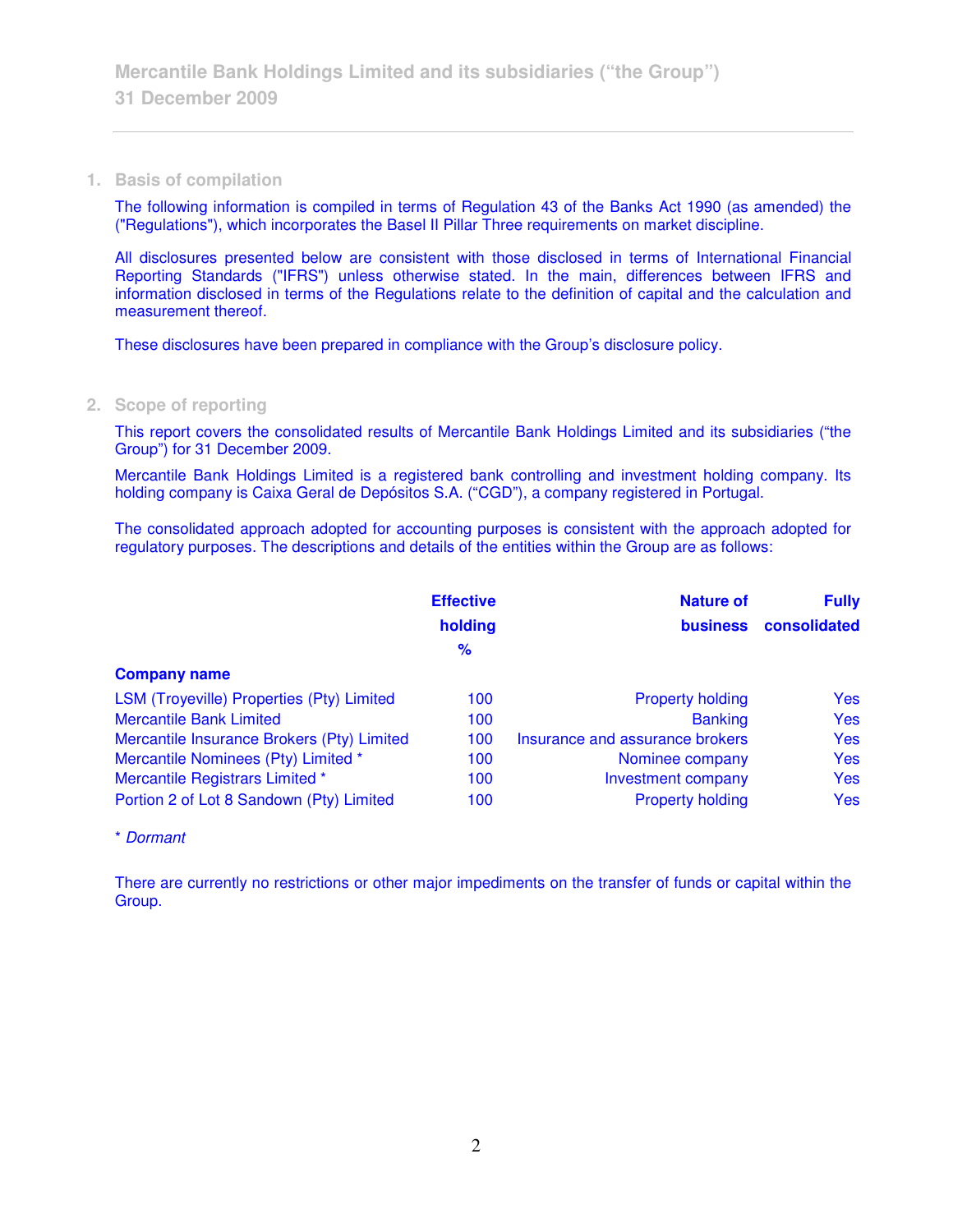**3. Detailed disclosures** 

### **3.1 Credit risk**

The Group has adopted the standardised approach to determine the capital requirement for credit risk on all portfolios. The Group does not intend to migrate to the internal ratings based approach for credit risk in the short-term.

The Group primarily advances funds to unrated counterparties. In the case of exposures to rated counterparties, the process of risk weighting these exposures is in accordance with the requirements of the Bank Regulations.

**Table 3.1.1 Gross credit risk exposures**  As at 31 December 2009

|                                                       | <b>Gross</b><br>exposure | <b>Risk-weighted</b><br>exposure | <b>Total capital</b><br>required<br>(@8%)<br><b>R'000</b> |
|-------------------------------------------------------|--------------------------|----------------------------------|-----------------------------------------------------------|
|                                                       | <b>R'000</b>             | <b>R'000</b>                     |                                                           |
| <b>Portfolios</b>                                     |                          |                                  |                                                           |
| <b>SME Corporate</b><br><b>Public Sector Entities</b> | 2,842,136                | 2,584,887                        | 206,791                                                   |
|                                                       | 51,309<br>216,592        | 25,655                           | 2,052                                                     |
| <b>Sovereigns</b>                                     |                          |                                  |                                                           |
| <b>Banks</b>                                          | 725,885                  | 146,166                          | 11,693                                                    |
| Retail                                                | 702,204                  | 282,913                          | 22,633                                                    |
| <b>SME Retail</b>                                     | 1,167,035                | 878,141                          | 70,251                                                    |
| <b>Total</b>                                          | 5,705,161                | 3,917,762                        | 313,420                                                   |

**Table 3.1.2 Aggregate credit exposure after set off but before and after credit mitigation techniques**  As at 31 December 2009

|                                       | <b>Gross credit</b><br>exposure after<br>set off | <b>Credit risk</b><br>mitigation $(1)$ | <b>Credit</b><br>exposure after<br>risk mitigation |
|---------------------------------------|--------------------------------------------------|----------------------------------------|----------------------------------------------------|
| <b>Major types of credit exposure</b> | <b>R'000</b>                                     | <b>R'000</b>                           | <b>R'000</b>                                       |
| <b>SME Corporate</b>                  | 2,842,136                                        | 102,216                                | 2,739,920                                          |
| <b>Public Sector Entities</b>         | 51,309                                           |                                        | 51,309                                             |
| <b>Sovereigns</b>                     | 216,592                                          |                                        | 216,592                                            |
| <b>Banks</b>                          | 725,885                                          |                                        | 725,885                                            |
| Retail                                | 702.204                                          | 36,021                                 | 666,183                                            |
| <b>SME Retail</b>                     | 1,167,035                                        | 62,187                                 | 1,104,848                                          |
| <b>Total</b>                          | 5,705,161                                        | 200,424                                | 5,504,737                                          |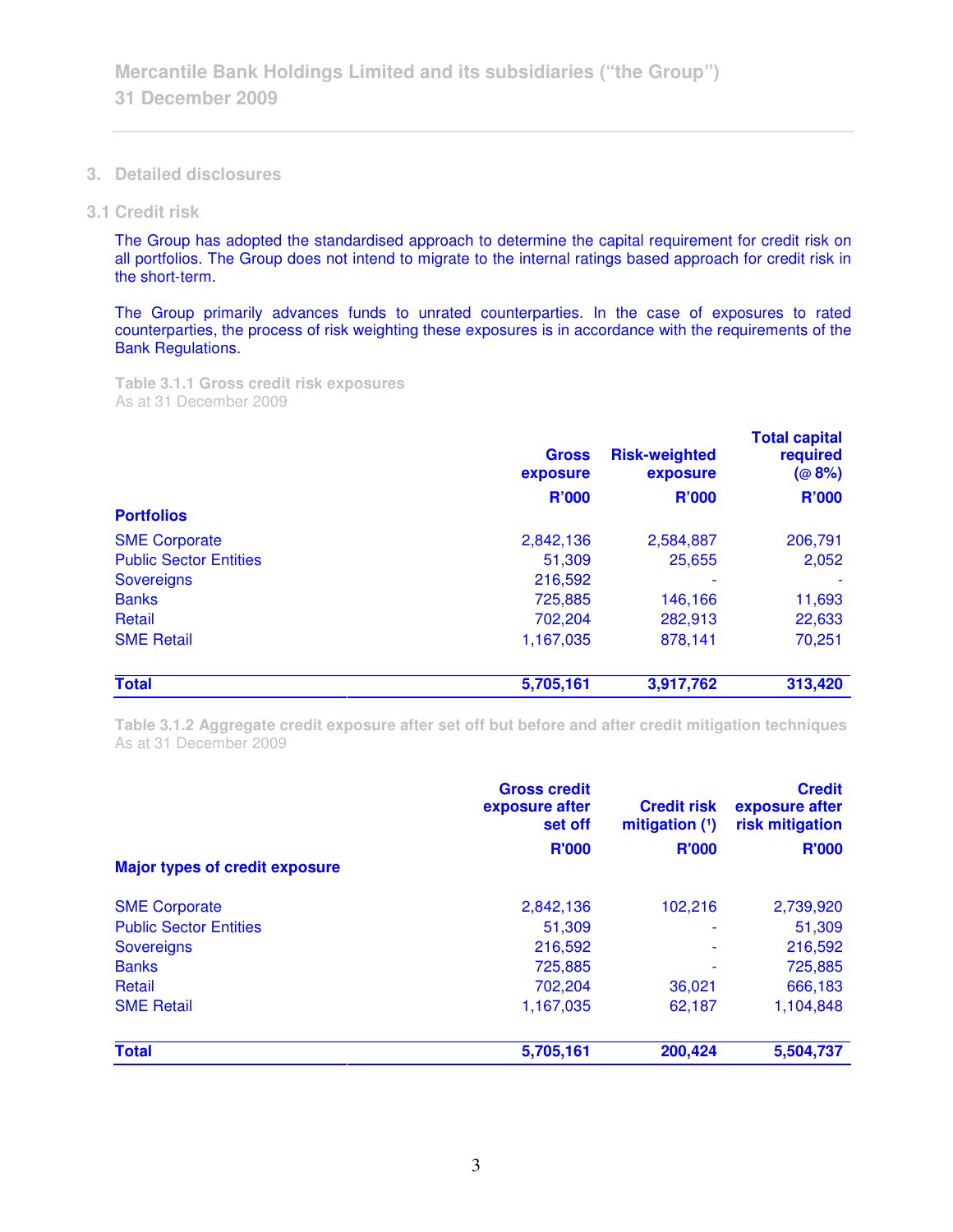**Table 3.1.2 Aggregate credit exposure after set off but before and after credit mitigation techniques (continued)**  As at 31 December 2009

(1) Only inward guarantees and pledged investments and/or liquid funds are taken into account as credit risk mitigation. Inward guarantees are mainly received from CGD. Other forms of credit risk mitigation in the form of collateral are non-qualifying in terms of the Bank Regulations and are commented on below.

The Group uses on- and off- balance sheet netting to restrict its exposure to credit losses. When a client maintains both debit and credit balances with the Group and the Group enters into a netting agreement in respect of the relevant loans and deposits with the said counterparty, the Group may regard the exposure as a collateralised exposure in accordance with Regulation 23 of the Banks Regulations. As at 31 December 2009, the Group did not recognise any netting arrangements to reduce its credit risk exposures.

#### **Policies and processes for collateral valuation and management**

Dependent upon the risk profile of the customer, the risk inherent in the product offering and the track record/payment history of the client, varying types and levels of security are taken to mitigate credit related risks. These include inter alia pledges of investments, mortgage and notarial bonds, suretyships and cession of debtors. Various levels of security value are attached to the different categories of security offered by a client. The value of the security is reviewed regularly and the values are maintained on an electronic security register. The Group does not have any material concentration risk in respect of collateral used to mitigate credit risk. Clean or unsecured lending will only be considered for financially strong borrowers.

| <b>Derivative</b><br><b>instruments</b> | <b>Off balance</b><br>sheet exposure sheet exposure | <b>On balance</b> |
|-----------------------------------------|-----------------------------------------------------|-------------------|
| <b>R'000</b>                            | <b>R'000</b>                                        | <b>R'000</b>      |

**Table 3.1.3 Geographical distribution of credit exposure**  As at 31 December 2009

|                                   |              | sheet exposure sheet exposure | <b>instruments</b> | <b>Total</b> |
|-----------------------------------|--------------|-------------------------------|--------------------|--------------|
|                                   | <b>R'000</b> | <b>R'000</b>                  | <b>R'000</b>       | <b>R'000</b> |
| <b>Geographical area</b>          |              |                               |                    |              |
| <b>South Africa</b>               | 4,625,176    | 508,907                       | 32,218             | 5,166,301    |
| Other                             | 538,847      |                               | 13                 | 538,860      |
| - Africa (excluding South Africa) | 3,694        |                               |                    | 3,694        |
| - Asia                            | 616          |                               |                    | 616          |
| - Australia                       | 1,872        |                               |                    | 1,872        |
| - Europe - CGD                    | 455,930      |                               | 13                 | 455,943      |
| - Other institutions              | 29,238       |                               |                    | 29,238       |
| - North America                   | 47,497       |                               |                    | 47,497       |
| <b>Total</b>                      | 5,164,023    | 508,907                       | 32,231             | 5,705,161    |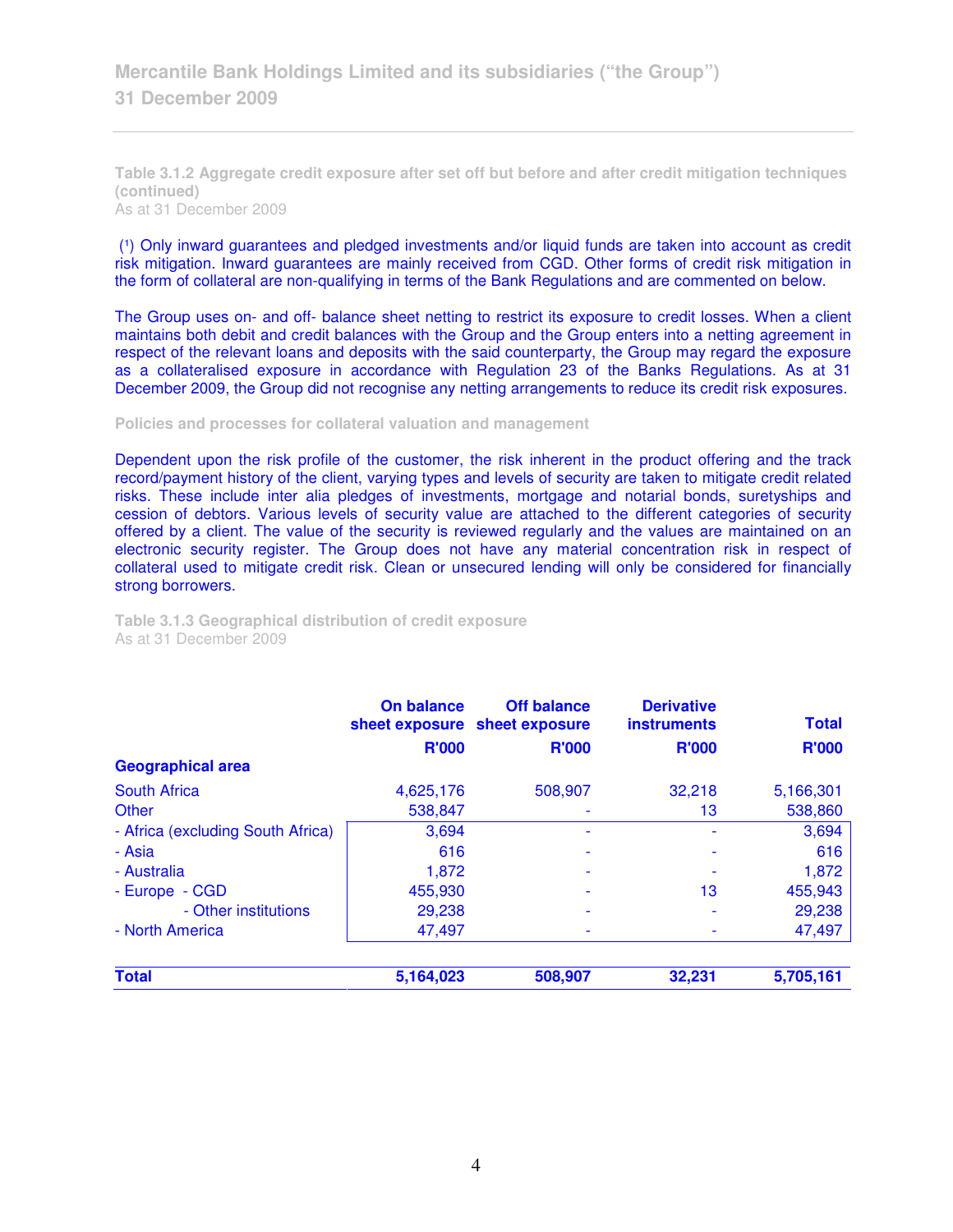**Table 3.1.4 Analyses of credit exposure based on industry sector**  As at 31 December 2009

|                                    | On balance   | <b>Off balance</b><br>sheet exposure sheet exposure | <b>Derivative</b><br><b>instruments</b> | <b>Total</b> |
|------------------------------------|--------------|-----------------------------------------------------|-----------------------------------------|--------------|
|                                    | <b>R'000</b> | <b>R'000</b>                                        | <b>R'000</b>                            | <b>R'000</b> |
| <b>Industry sector</b>             |              |                                                     |                                         |              |
| Agriculture, hunting, forestry and |              |                                                     |                                         |              |
| fishing                            | 49,418       | 69                                                  | 88                                      | 49,575       |
| Mining and quarrying               | 9,977        | 33                                                  |                                         | 10,010       |
| <b>Manufacturing</b>               | 482,597      | 57,743                                              | 4,944                                   | 545,284      |
| Electricity, gas and water supply  | 16,642       | 125                                                 | 108                                     | 16,875       |
| Construction                       | 369,989      | 152,208                                             | 1,353                                   | 523,550      |
| Wholesale and retail trade, repair |              |                                                     |                                         |              |
| of specified items, hotel          | 478,812      | 98,386                                              | 10,438                                  | 587,636      |
| Transport, storage and             |              |                                                     |                                         |              |
| communication                      | 38,404       | 3,548                                               | 340                                     | 42,292       |
| Financial intermediation and       |              |                                                     |                                         |              |
| insurance                          | 1,158,077    | 5,480                                               | 9,565                                   | 1,173,122    |
| <b>Real estate</b>                 | 510,764      | 28,290                                              | 8                                       | 539,062      |
| <b>Business services</b>           | 321,781      | 13,806                                              | 589                                     | 336,176      |
| Community, social and personal     |              |                                                     |                                         |              |
| services                           | 21,199       | 43                                                  | 937                                     | 22,179       |
| <b>Private households</b>          | 745,741      | 46,922                                              | 365                                     | 793,028      |
| <b>Other</b>                       | 960,622      | 102,254                                             | 3,497                                   | 1,066,372    |
| <b>Total</b>                       | 5,164,023    | 508,907                                             | 32,232                                  | 5,705,161    |

**Table 3.1.5 Derivatives exposing the bank to counterparty credit risk**  As at 31 December 2009

|                                                 | <b>Total derivative</b> | <b>Maximum</b><br>counterparty<br>instruments credit exposure |
|-------------------------------------------------|-------------------------|---------------------------------------------------------------|
| <b>Counterparty credit risk</b>                 | <b>R'000</b>            | <b>R'000</b>                                                  |
| <b>Gross positive fair value</b>                | 21,406                  | 39,262                                                        |
| <b>Current netting benefits</b>                 | ۰                       |                                                               |
| Netted current credit exposure (pre-mitigation) | 21,406                  | 39,262                                                        |
| <b>Collateral value after haircut</b>           | ۰                       |                                                               |
| <b>Current exposure method</b>                  | 32,232                  | 43,648                                                        |
| <b>Credit exposure</b>                          | 13,658                  | 11,835                                                        |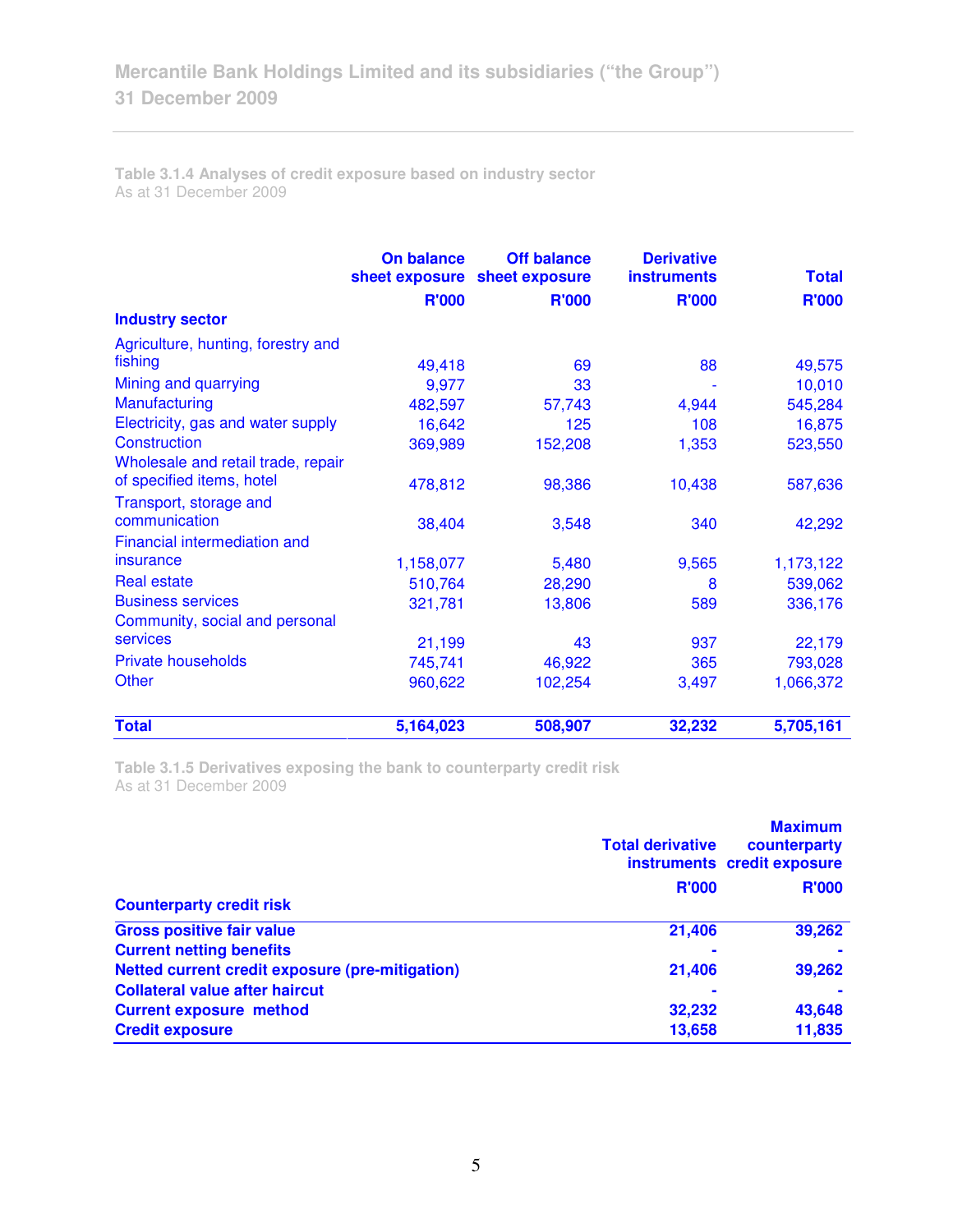**Table 3.1.6 Daily average gross credit exposure**  For the year ended 31 December 2009

|                                                                                         | <b>Average gross</b><br>credit exposure<br><b>R'000</b> |
|-----------------------------------------------------------------------------------------|---------------------------------------------------------|
| Summary of on-balance sheet and off-balance sheet credit exposure<br><b>Asset class</b> |                                                         |
| <b>Liquid assets</b>                                                                    | 1,433,311                                               |
| Cash and cash equivalents and bank term deposits - Rand denominated                     | 366,752                                                 |
| Cash and cash equivalents and bank term deposits - Foreign currency denominated         | 807,314                                                 |
| <b>Negotiable securities</b>                                                            | 259,245                                                 |
| <b>Gross loans and other advances</b>                                                   | 3,386,370                                               |
| <b>Current accounts</b>                                                                 | 640,508                                                 |
| <b>Credit card</b>                                                                      | 21,101                                                  |
| Mortgage loans                                                                          | 1,591,457                                               |
| Instalment sales and leases                                                             | 340,051                                                 |
| Other advances                                                                          | 793,253                                                 |
| <b>Gross other assets</b>                                                               | 81,794                                                  |
| Investments                                                                             | 27,840                                                  |
| <b>Derivative financial assets</b>                                                      | 53,954                                                  |
| <b>On-balance sheet exposure</b>                                                        | 4,901,475                                               |
|                                                                                         |                                                         |
| <b>Guarantees</b>                                                                       | 269,309                                                 |
| <b>Committed undrawn facilities</b>                                                     | 262,935                                                 |
| Letters of credit                                                                       | 9,503                                                   |
| <b>Off-balance sheet exposure</b>                                                       | 568,747                                                 |
| <b>Total gross credit exposure</b>                                                      | 5,470,222                                               |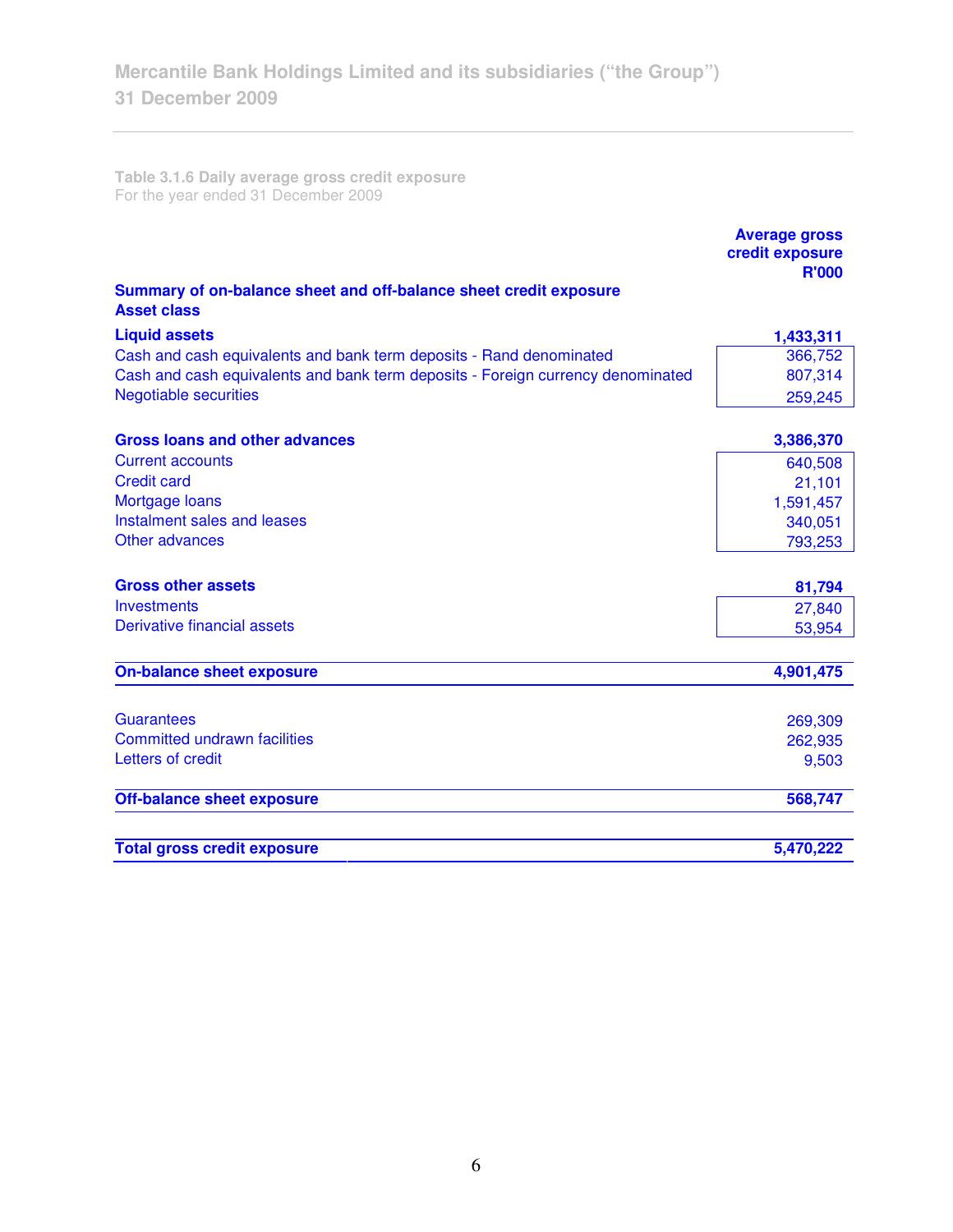**Table 3.1.7 Impairments of loans and advances per geographical area**  As at 31 December 2009

### **Impaired and past due loans and advances by geographical area**

| <b>South</b><br><b>Africa</b><br><b>Gross amount</b><br><b>R'000</b> | <b>Other</b><br><b>Gross amount</b><br><b>R'000</b> |
|----------------------------------------------------------------------|-----------------------------------------------------|
| Individually impaired loans and advances<br>199,157                  |                                                     |
|                                                                      |                                                     |
| 20,750                                                               |                                                     |
| 44,078                                                               |                                                     |
| 20,233                                                               |                                                     |
| 85,061                                                               |                                                     |
|                                                                      |                                                     |

## **Past due loans and advances**

 **Category age analysis of loans and advances that are past due but not individually impaired** 

|                     |               |                |                | <b>Total</b><br><b>gross</b> |
|---------------------|---------------|----------------|----------------|------------------------------|
| Past due for:       | $1 - 30$ days | $31 - 60$ days | 61 -90 days    | amount                       |
|                     | <b>R'000</b>  | <b>R'000</b>   | <b>R'000</b>   | <b>R'000</b>                 |
| <b>South Africa</b> | 23,004        | 22,294         | 5,022          | 50,320                       |
| <b>Other</b>        | ۰             | ۰              | $\blacksquare$ |                              |

A financial asset is past due when the counterparty has failed to make a payment when contractually due and is based on appropriate rules and assumptions per product type. An impairment loss is recognised if and only if, there is objective evidence that a financial asset or group of financial assets is impaired. Impaired exposure relates to assets that are individually determined to be impaired at reporting date.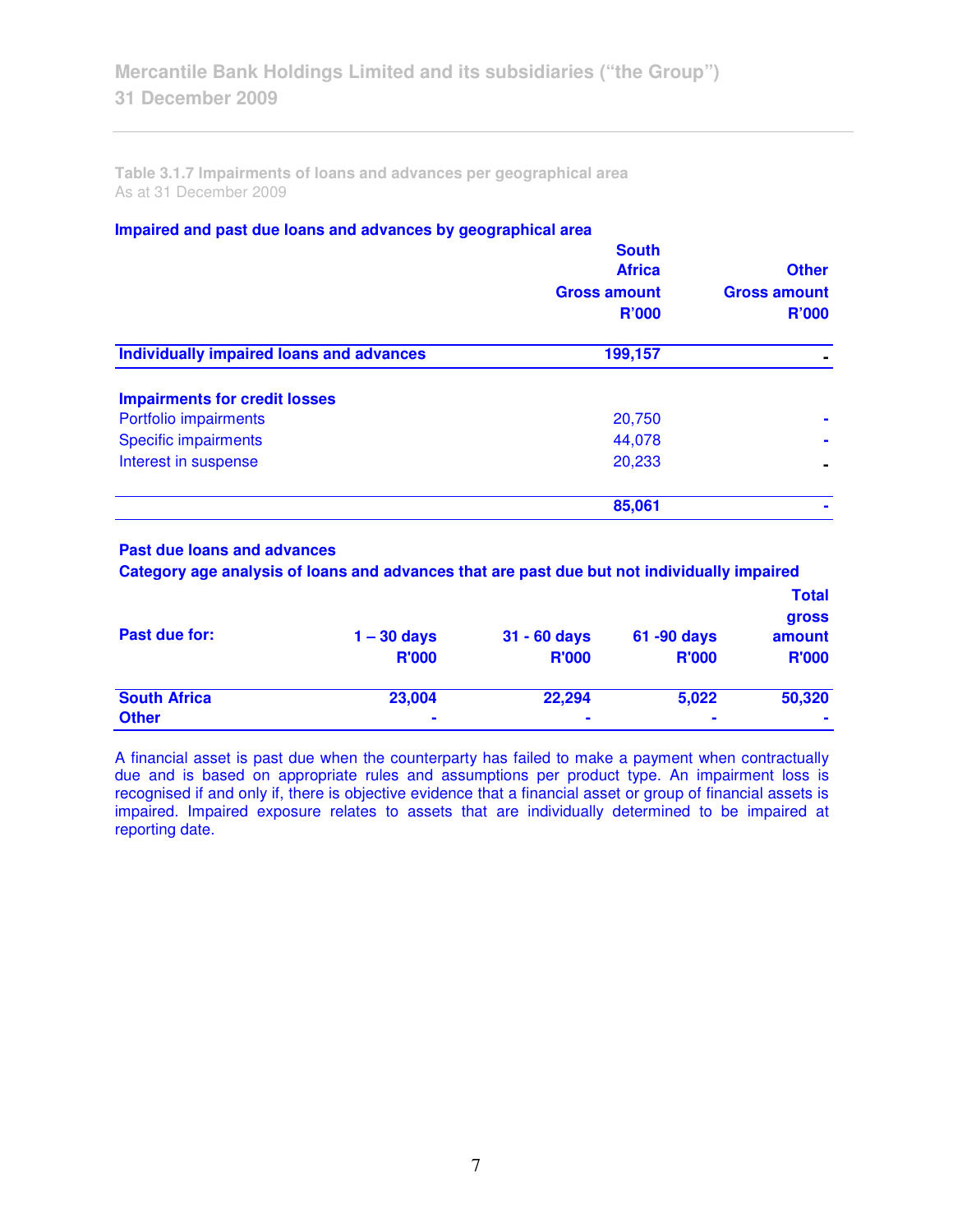**Table 3.1.8 Reconciliation of changes in specific and portfolio impairments**  For the year ended 31 December 2009

### **Impairments for credit losses**

| <b>Reconciliation of credit impairment</b><br><b>Balance sheet</b> | <b>Portfolio</b><br><b>impairment</b><br><b>R'000</b> | <b>Specific</b><br><b>impairment</b><br>R'000 | <b>Total</b><br><b>R'000</b> |
|--------------------------------------------------------------------|-------------------------------------------------------|-----------------------------------------------|------------------------------|
| Credit impairments: balance at the beginning of the year           | 19,768                                                | 39,081                                        | 58,849                       |
| <b>Movements for the year:</b>                                     |                                                       |                                               |                              |
| <b>Credit losses written-off</b>                                   |                                                       | (4,255)                                       | (4,255)                      |
| Net impairments raised                                             | 982                                                   | 9,252                                         | 10,234                       |
| Credit impairments: balance at the end of the year                 | 20,750                                                | 44,078                                        | 64,828                       |
| Interest in suspense at the end of the year                        |                                                       | 20,233                                        | 20,233                       |
| Credit impairments: balance at the end of the year                 |                                                       |                                               |                              |
| (including interest in suspense)                                   | 20,750                                                | 64,311                                        | 85,061                       |

**Table 3.1.9 Write-offs and recoveries reflected in the income statement**  For the year ended 31 December 2009

|                                                                    | <b>South Africa</b><br><b>R'000</b> |
|--------------------------------------------------------------------|-------------------------------------|
| Net credit losses on loans and advances<br>Movements for the year: |                                     |
| <b>Bad debts recovered</b>                                         | (911)                               |
| Net impairments raised                                             | 10,234                              |
| <b>Net credit losses</b>                                           | 9.323                               |

## **3.2 Operational risk**

The Group currently holds R73.7 million in operational risk capital in terms of the standardised approach for the calculation of this capital (based on a capital requirement of 9.5%).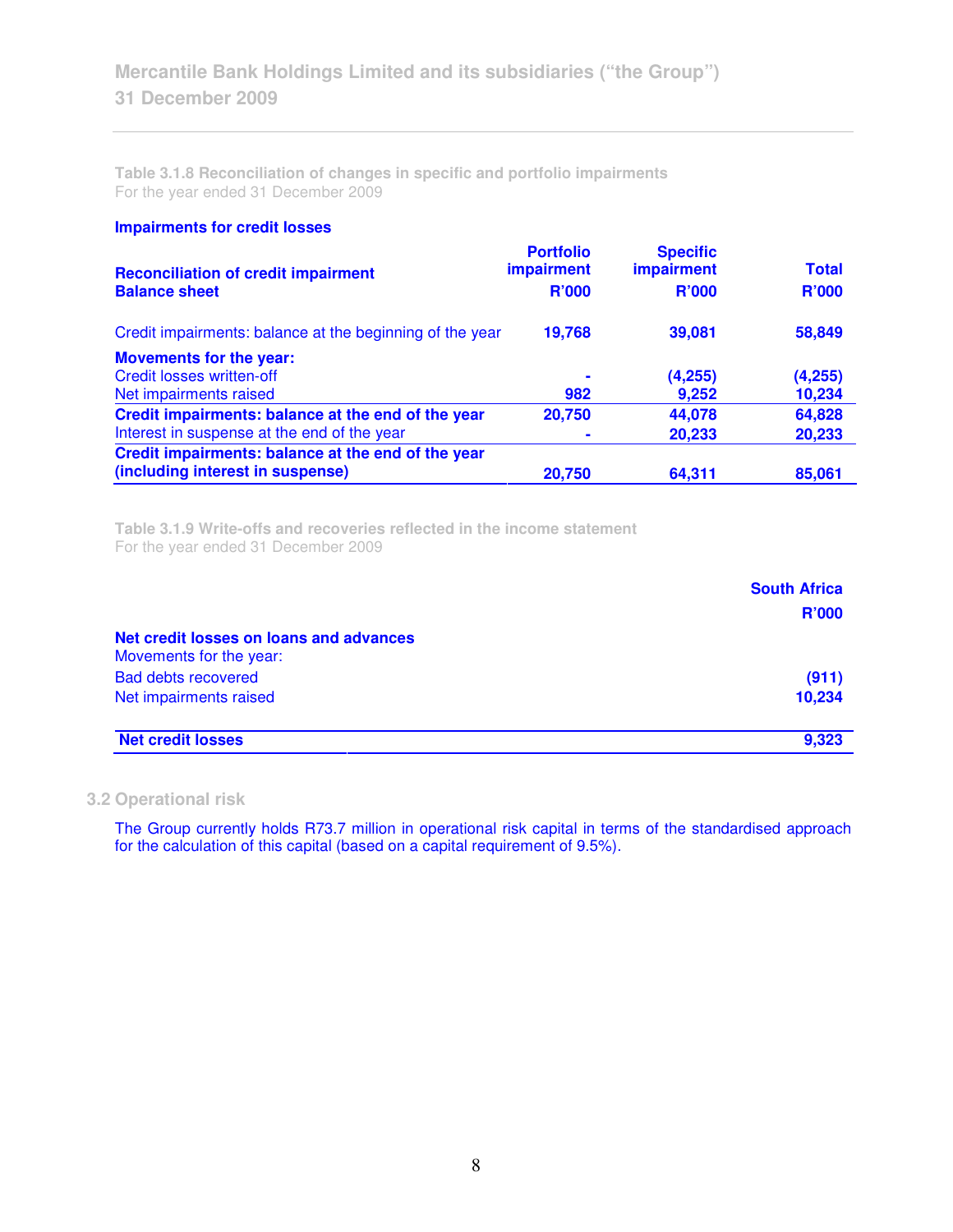### **3.3 Market risk**

The portfolios that are subject to market risk are foreign exchange, equity positions and interest rate contracts, where the standardised approach is applied.

**Table 3.3 Banks capital requirements for the identified market risk**  As at 31 December 2009

|                            | <b>Total</b><br><b>R'000</b> |
|----------------------------|------------------------------|
| <b>Market risk</b>         |                              |
| Interest rate products     | 372,187                      |
| <b>Equity positions</b>    | 2,238                        |
| Foreign exchange positions | 182                          |
| <b>Total</b>               | 374,607                      |

### **3.4 Equity positions**

Investments consist of unlisted and listed equity investments. Investments which are an integral part of the Groups structured loan portfolio are designated at fair value through profit and loss. All other investments have been designated as available-for-sale.

**Table 3.4.1 Equity investments**  As at 31 December 2009

|                    | <b>Type</b>   | <b>Carrying</b><br>amount<br><b>R'000</b> | <b>Fair value</b><br><b>R'000</b> | <b>Capital</b><br>requirement<br><b>R'000</b> |
|--------------------|---------------|-------------------------------------------|-----------------------------------|-----------------------------------------------|
| <b>Investments</b> | <b>Shares</b> | 15,637                                    | 15,637                            | 1,486                                         |
| Listed             |               |                                           |                                   |                                               |
| <b>Unlisted</b>    | <b>Shares</b> | 7,953                                     | 7,953                             | 755                                           |
| <b>Total</b>       |               | 23,590                                    | 23,590                            | 2,241                                         |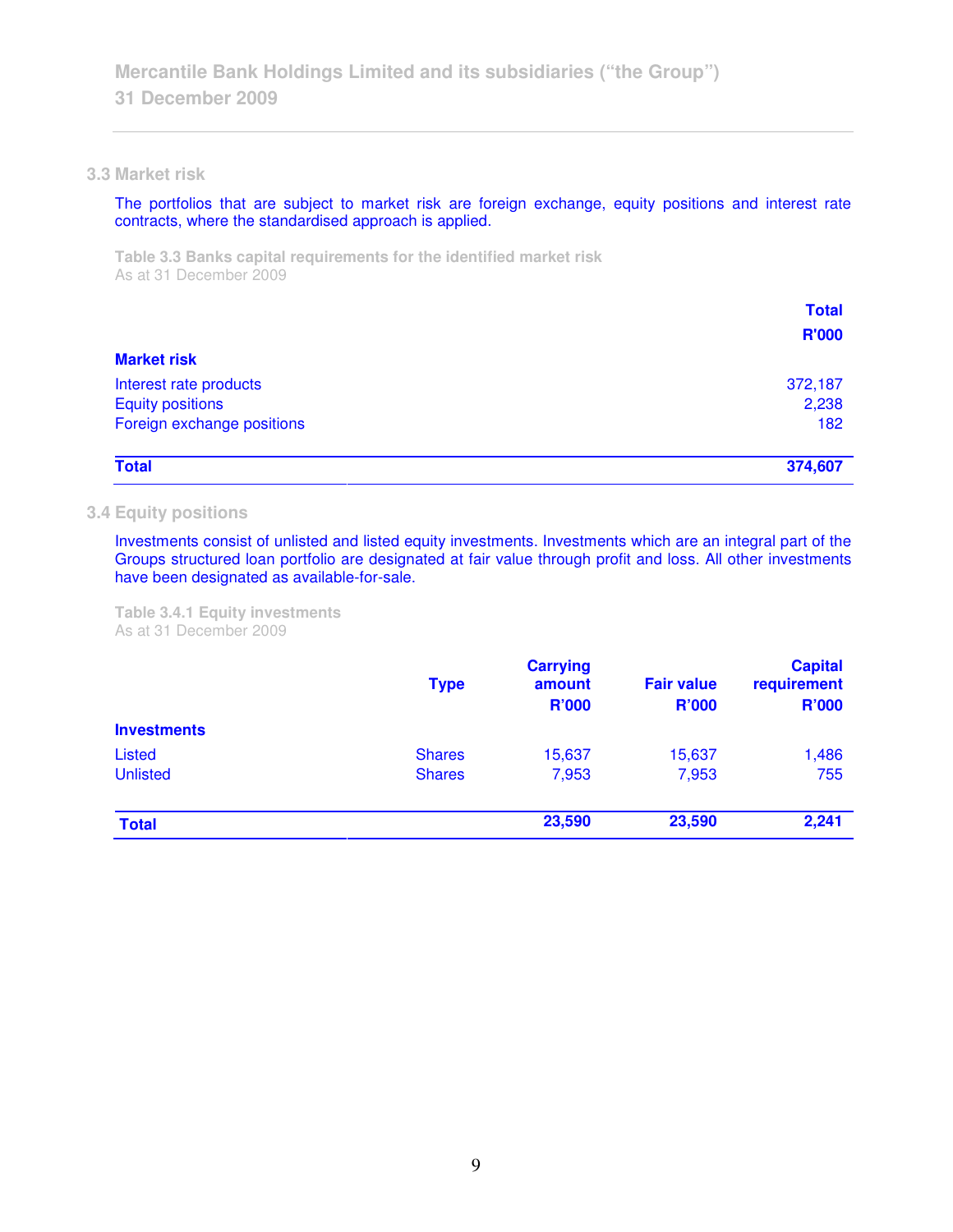**Table 3.4.2 Realised and unrealised gains on equity investments**  For the year ended 31 December 2009

| Realised gains and losses in profit and loss for the year            | <b>Total</b><br><b>R'000</b> |
|----------------------------------------------------------------------|------------------------------|
| <b>Listed</b>                                                        |                              |
| <b>Unlisted</b>                                                      | 1,583                        |
| Gain                                                                 | 1,583                        |
| Unrealised cumulative gains and losses recognised directly in equity |                              |
| Listed                                                               | 15 636                       |
| <b>Unlisted</b>                                                      | 68                           |
| Gain                                                                 | 15,704                       |

# **3.5 Liquidity risk**

The table below summarises assets and liabilities of the Group into relevant maturity groupings, based on the remaining period to the contractual maturity at balance sheet date:

**Table 3.5 Liquidity maturity analyses**  As at 31 December 2009

|                                                 |               |                    | <b>Total</b>  |
|-------------------------------------------------|---------------|--------------------|---------------|
|                                                 | <b>Assets</b> | <b>Liabilities</b> | mismatch      |
|                                                 | <b>R'000</b>  | <b>R'000</b>       | <b>R'000</b>  |
| Maturing up to one month                        | 2,150,817     | 3,382,879          | (1,232,062)   |
| Maturing between two and three months           | 122,559       | 298,338            | (175, 779)    |
| Maturing between four months and six months     | 122,715       | 270,899            | (148, 184)    |
| Maturing between seven months and twelve months | 89,494        | 396,940            | (307, 446)    |
| Maturing after one year                         | 2,986,362     | 13,137             | 2,973,225     |
| Non-contractual                                 | 346,787       | 1,456,541          | (1, 109, 754) |
|                                                 | 5,818,734     | 5,818,734          |               |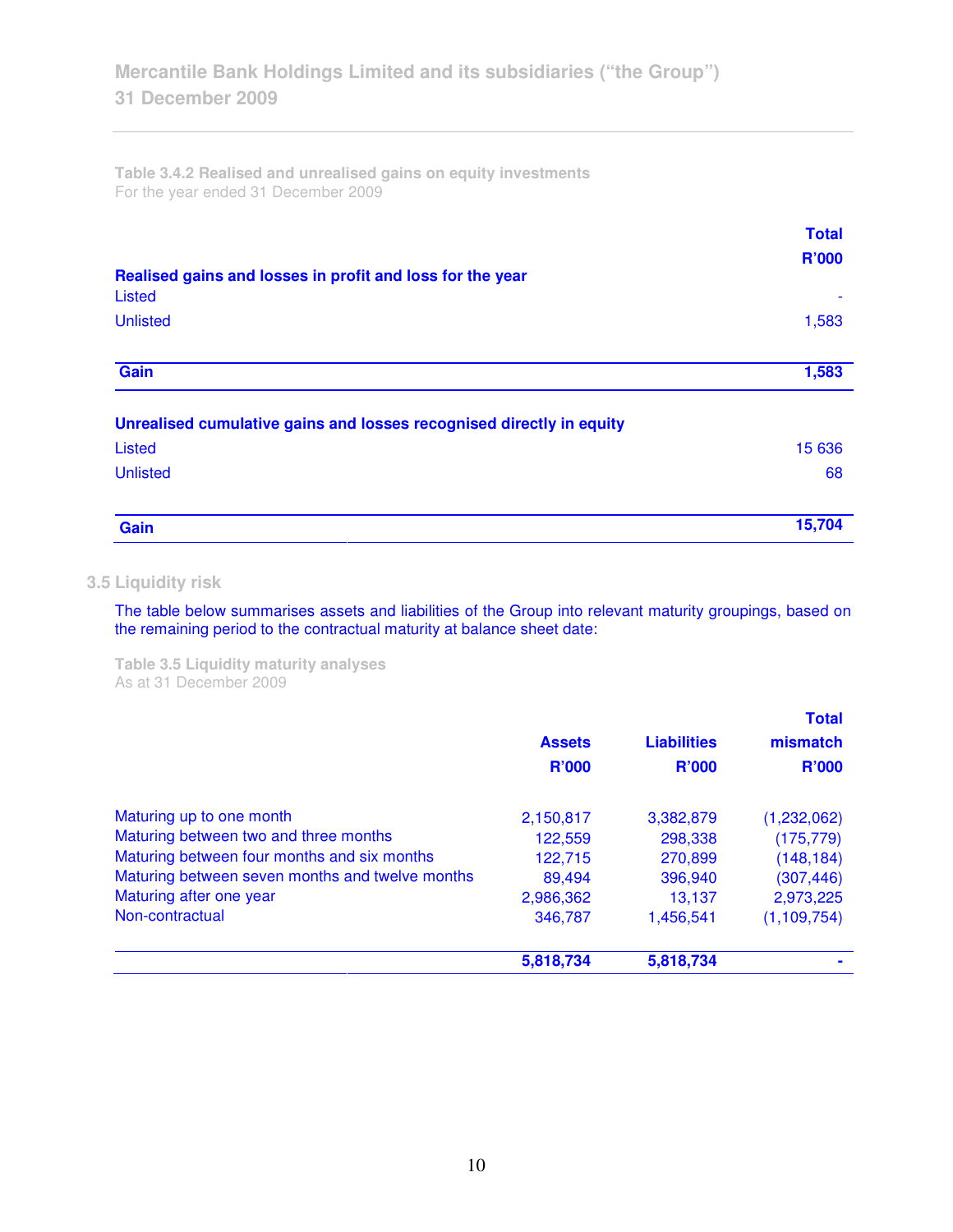### **3.6 Interest rate risk**

 **Interest rate sensitivity analyses** 

For regulatory purposes, the assessment and measurement of interest rate risk is based on the accumulated impact of interest rate sensitive instruments resulting from a parallel movement of plus or minus 200 basis points on the yield curve.

In addition, the impact on equity and profit and loss resulting from a change in interest rates is calculated monthly based on management's forecast of the most likely change in interest rates.

The table below reflects the Group's annual net interest income sensitivity for a 200 basis point increase or decrease in interest rates, while all other variables remain constant. The impact is mainly attributable to the Group's exposure to interest rates on its capital position and lending and borrowings in the banking book.

**Table 3.6 Net interest income sensitivity**  As at 31 December 2009

|                                          | economic value<br>of equity<br><b>R'000</b> | Impact on net<br>Impact on interest income<br>for twelve<br>months<br><b>R'000</b> |
|------------------------------------------|---------------------------------------------|------------------------------------------------------------------------------------|
| <b>Net interest income sensitivity</b>   |                                             |                                                                                    |
| Interest rate increase (200bps increase) | 39,049                                      | 39,049                                                                             |
| Interest rate decrease (200bps decrease) | (39,049)                                    | (39,049)                                                                           |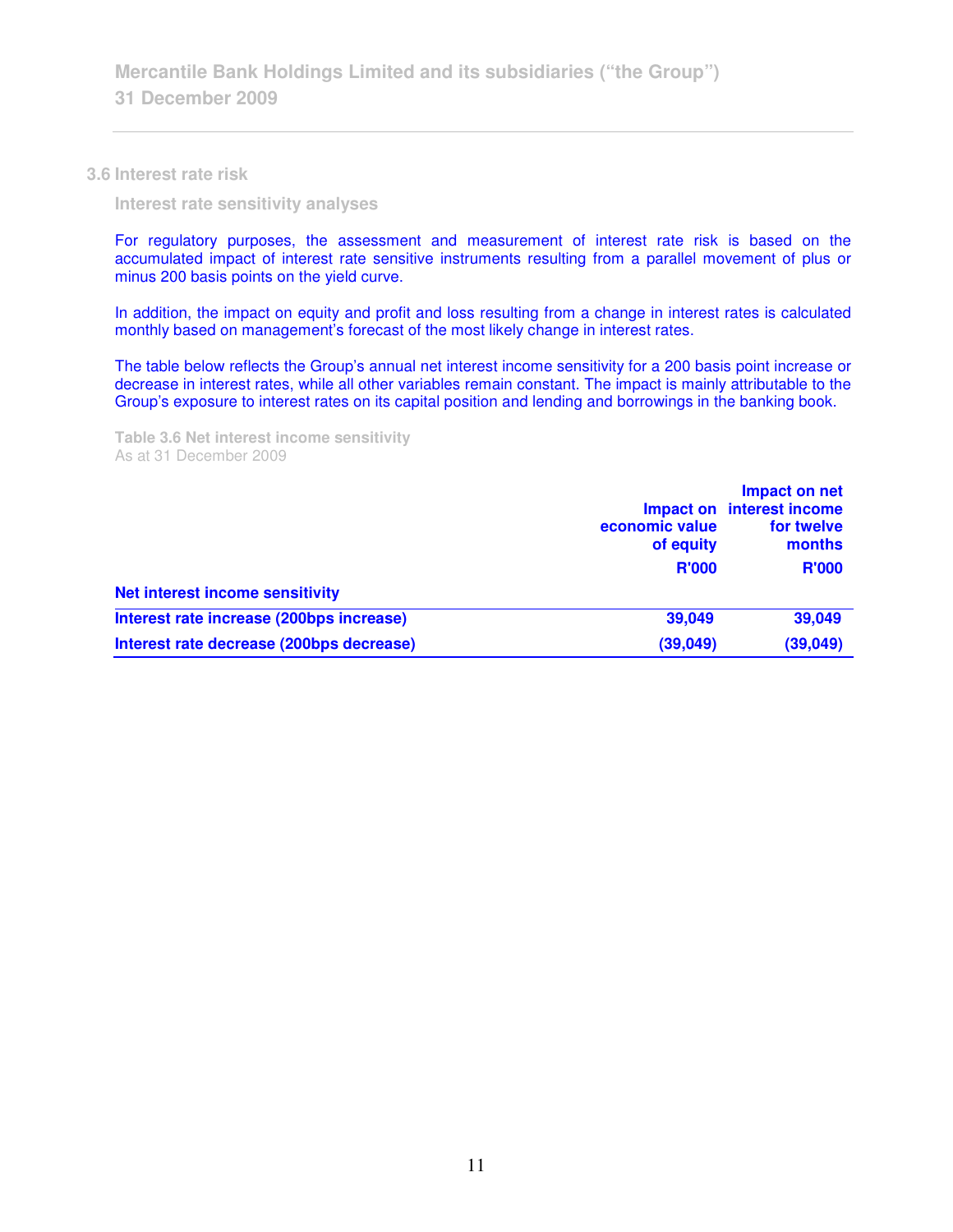# **3.7 Capital management**

**Table 3.7.1 Capital structure and regulatory capital adequacy**  As at 31 December 2009

| <b>Mercantile</b>    |                     |
|----------------------|---------------------|
| <b>Bank Holdings</b> | <b>Mercantile</b>   |
| <b>Limited</b>       | <b>Bank Limited</b> |
| <b>Group</b>         | <b>Company</b>      |
| <b>R'000</b>         | <b>R'000</b>        |

# **Primary share capital**

# **Qualifying primary capital and reserve funds and deductions**

| <b>Issued primary share capital</b>                                                                                           | 31,817    | 124,969   |
|-------------------------------------------------------------------------------------------------------------------------------|-----------|-----------|
| <b>Ordinary shares</b>                                                                                                        | 31,817    | 124,969   |
| <b>Primary unimpaired reserve funds</b>                                                                                       | 1,337,369 | 1,370,561 |
| Share premium                                                                                                                 | 1,170,753 | 1,358,330 |
| <b>Retained earnings</b>                                                                                                      | 155,350   |           |
| <b>General reserve</b>                                                                                                        | 7,478     | 12,231    |
| Other capital reserve funds                                                                                                   | 3,788     |           |
| Total primary share capital and unimpaired reserve funds, before<br>deductions, specified approved amounts and non qualifying |           |           |
| amounts                                                                                                                       | 1,369,186 | 1,495,530 |
| Deductions against primary share capital and primary                                                                          |           |           |
| unimpaired reserve funds                                                                                                      | 171,076   | 269,781   |
| <b>Accumulated losses</b>                                                                                                     |           | 92,310    |
| Intangible assets - computer software                                                                                         | 170,325   | 170,325   |
| Qualifying capital instruments held in banks                                                                                  | 751       | 7,146     |
|                                                                                                                               |           |           |
| Net qualifying primary share capital and reserve funds                                                                        | 1,198,110 | 1,225,749 |
| Qualifying secondary capital and reserve funds                                                                                |           |           |
| <b>Secondary unimpaired reserve funds</b>                                                                                     | 55,900    | 19,331    |
| <b>Revaluation surplus</b>                                                                                                    | 36,603    | 34        |
| General allowance for credit impairment, after deferred tax                                                                   | 19,297    | 19,297    |
| Total secondary capital and unimpaired reserve funds before                                                                   |           |           |
| deductions and non qualifying amounts                                                                                         | 55,900    | 19,331    |
| Net qualifying secondary capital and reserve funds                                                                            | 55,900    | 19,331    |
| Aggregate amount of qualifying primary and secondary capital                                                                  |           |           |
| and reserve funds and qualifying tertiary capital                                                                             | 1,254,010 | 1,245,080 |
|                                                                                                                               |           |           |

| 26.28%    | <b>25.47%</b> |
|-----------|---------------|
| $25.11\%$ | <b>25.07%</b> |
| 1.17%     | $0.40\%$      |
|           |               |